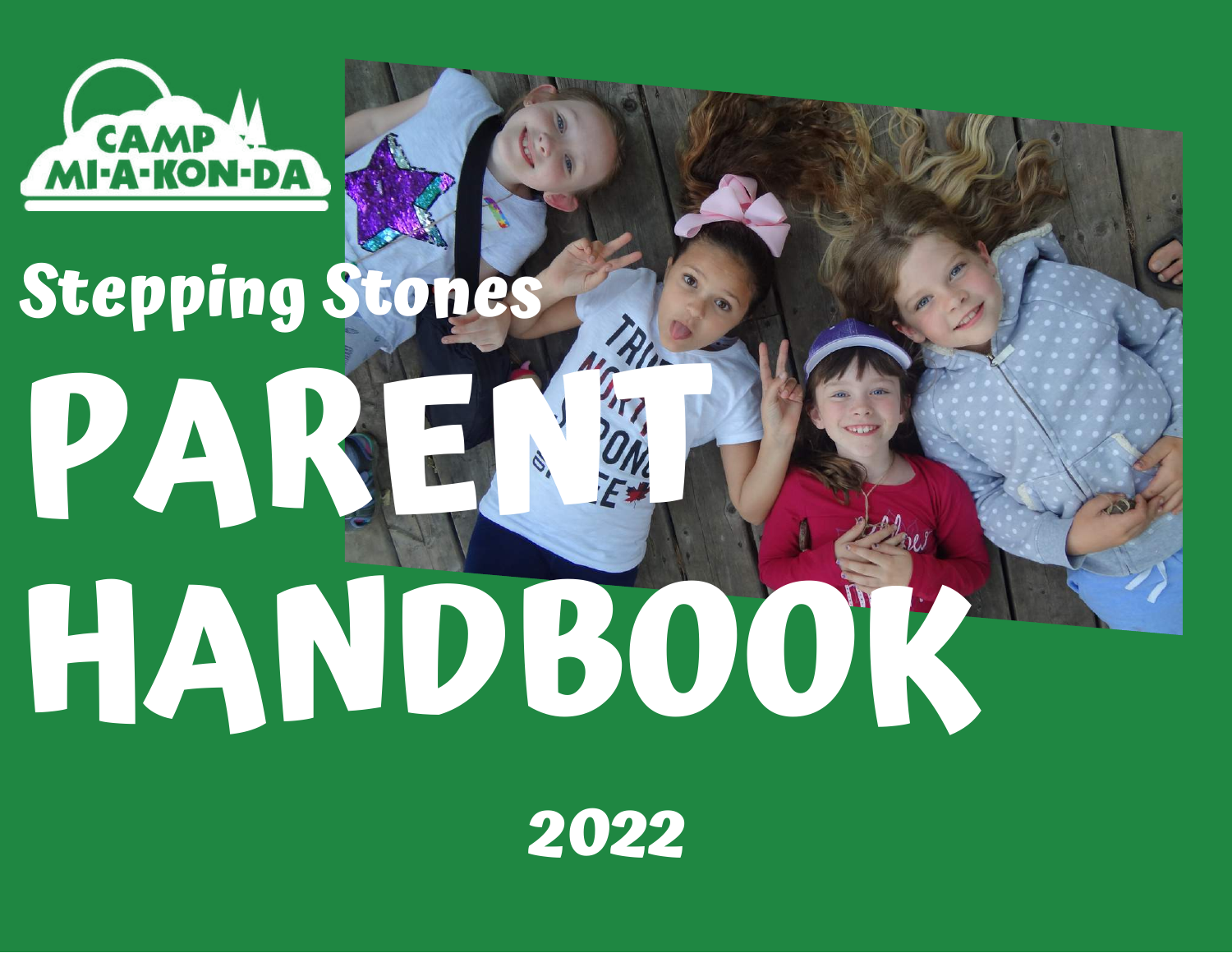# **GREETINGS FROM OUR DIRECTORS TABLE OF CONTENTS**

**Mi-A-Kon-Da is proud of the camp experience that we provide to each and every one of our campers. We are happy to be able to provide a space where children from ages 6 - 16 can come and connect with one another, experience new adventures and spend their time outdoors all the while having fun and making memories.**

**More specifically, we are thrilled to offer Stepping Stones, a 3 day introductory program for young campers who are taking the terrific first step towards experiencing all of the benefits that an overnight camp has to offer.**

**This Stepping Stones Parent Handbook will outline all of the necessary and regular information parents and campers need, leading up to their Stepping Stones session.**

**The safety, health and wellbeing of all of our campers and staff will continue to remain our number one priority. We are looking forward to welcome everyone to camp this summer and provide a safe and welcoming space for children to explore the outdoors, try new adventures and connect with old and new friends.**

**See you in the summer!**

| <b>Parent Checklist</b>          | <u>3</u>                |
|----------------------------------|-------------------------|
| <b>Preparing for Camp: Forms</b> | 4                       |
| <b>Camper Healthcare at Camp</b> | $\overline{\mathbf{5}}$ |
| <b>Transportation</b>            | $\overline{\mathbf{6}}$ |
| Packing                          | 8                       |
| <b>Communication</b>             | 8                       |
| <b>FAQs</b>                      | 9                       |
| <b>Daily Schedule</b>            | 10                      |
| <b>Homesickness</b>              | 10                      |
| <b>Additional Resources</b>      |                         |

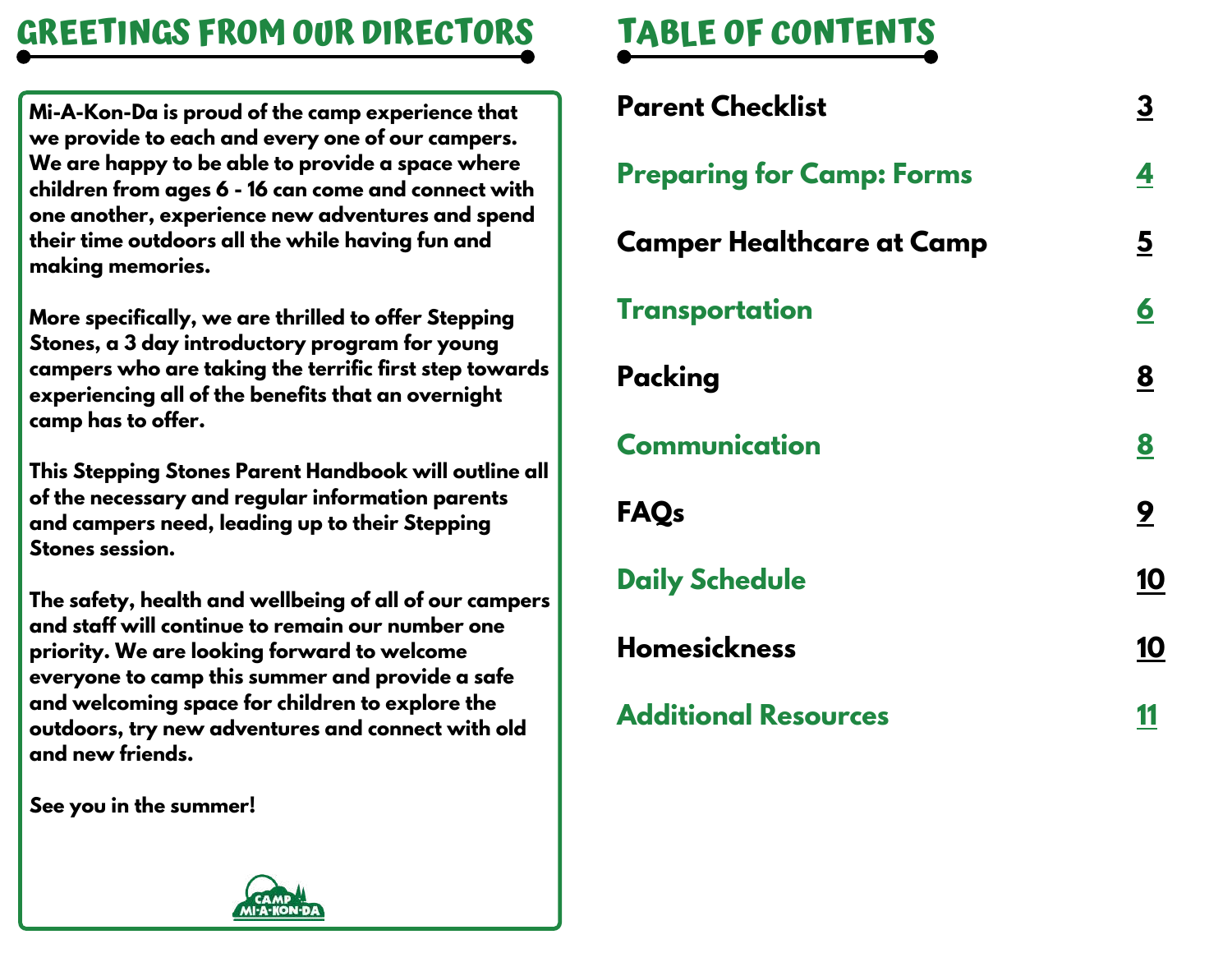# **PARENT CHECKLIST**

### **DUE BY: APRIL 8TH, 2022**

Submit clothing & paddle order form, form found [here](https://docs.google.com/forms/d/e/1FAIpQLSeTB-oOfNjhrmc-oaVGHcektANA6AMTkG7USzWGbupAdKBTBA/viewform?usp=sf_link)

### **DUE BY: MAY 1ST, 2022**

- Complete Camper Form (including tent requests), on your **CampBrain** [account](https://miakonda.campbrainregistration.com/)
- Review transportation requests TO CAMP, available on invoice statement
- Payment of balance (view your [invoice](https://miakonda.campbrainregistration.com/) on CampBrain in your household, under the "account tab")

### **2 WEEKS BEFORE YOUR DAUGHTER'S ARRIVAL**

- Complete **Camper [Medical](https://miakonda.campbrainregistration.com/) Form**
- Check the **Clothing and [Equipment](https://miakonda.com/wp-content/uploads/2022/03/2022-Stepping-Stones-Clothing-Equipment-List.pdf) list** to ensure you have everything

### **RIGHT BEFORE CAMP!**

Pack with your child, referring to the clothing and equipment list. This helps her know what she is bringing to camp!

### **ARRIVAL DAY**

Review assigned arrival time slot and arrival instructions

### CONTACT INFORMATION:

### September 1st - June 15th

Camp Mi-A-Kon-Da 756 Mineral Springs Road Dundas, ON L9H 5E3 Tel: 905-648-9382 Email: info@miakonda.com

### June 15th - September 1st

### Tel: 1-905-516-9382\* Email: info@miakonda.com

\*Please leave a message and we will return your call as soon as possible.

### **2022 STEPPING STONES DATE:**

Stepping Stones: Friday, June 24th - Sunday, June 26th

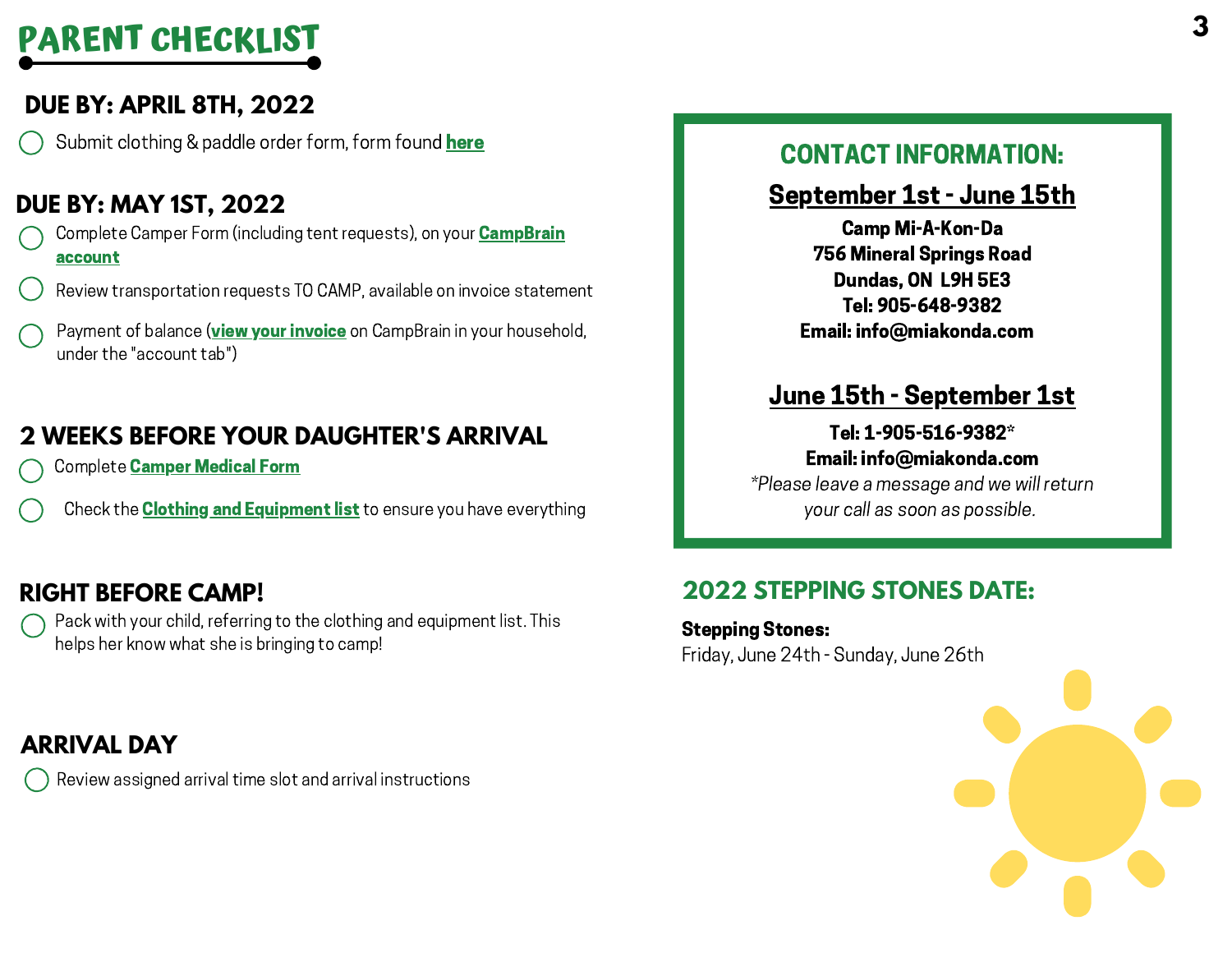The first step in preparing for your daughter's camp experience is completing ALL required forms! All of the forms can be **found on your CampBrain Account.**

### CAMPER FORM

CAMPER MEDICAL FORM

INVOICE (REVIEW TRANSPORTATION REQUESTS)

### **CAMPER FORM**

- Camper Forms should be completed prior to May 1st. This form can be found on your **[CampBrain](https://miakonda.campbrainregistration.com/) account**. This form is to be completed by you, the parent/guardian. It enables Pam (Director) & Sarah (Assistant Director) to learn more about your daughter prior to her arrival so that they have the information they need to provide the best, positive camper experience. If there is anything you'd like to discuss about your daughter that you feel is better done by phone, please don't hesitate to contact us. Email us at info@miakonda.com and we can set up a time to talk.
- This form is also used to track cabin requests please complete this if you/your daughter have any requests. Cabin requests should be mutual between campers.





### **INVOICE**

- You can access your invoice on your **[CampBrain](https://miakonda.campbrainregistration.com/) account** under the "account" tab in your Household. All camp fees are due by May 1st, 2022.
- Payments can be made either by cheque or by E-Transfer.
- On this invoice, please confirm your transportation selection that you made upon registering. If you need to change this selection, please notify us by email: info@miakonda.com and we will update your account.
- Please give 7 business days for any payments to be processed and updated on your account.
- International payments can be made by wire. Please contact the camp office for wire information.

### **MEDICAL FORM**

- Medical forms should be submitted at least 2 weeks prior to the camper's arrival. This enables our nurse to prepare for a camper's health care needs and relay information to the counsellor and the kitchen staff as necessary.
- Please include as much detail and information as possible on your daughter's medical form. The form can be found on your **CampBrain** [account.](https://miakonda.campbrainregistration.com/)
- Please advise us via email of any last minute changes in your daughter's health information not indicated on the Health Form.
- If your daughter is ill prior to camp, please ensure that she is back to her regular health before she comes to camp.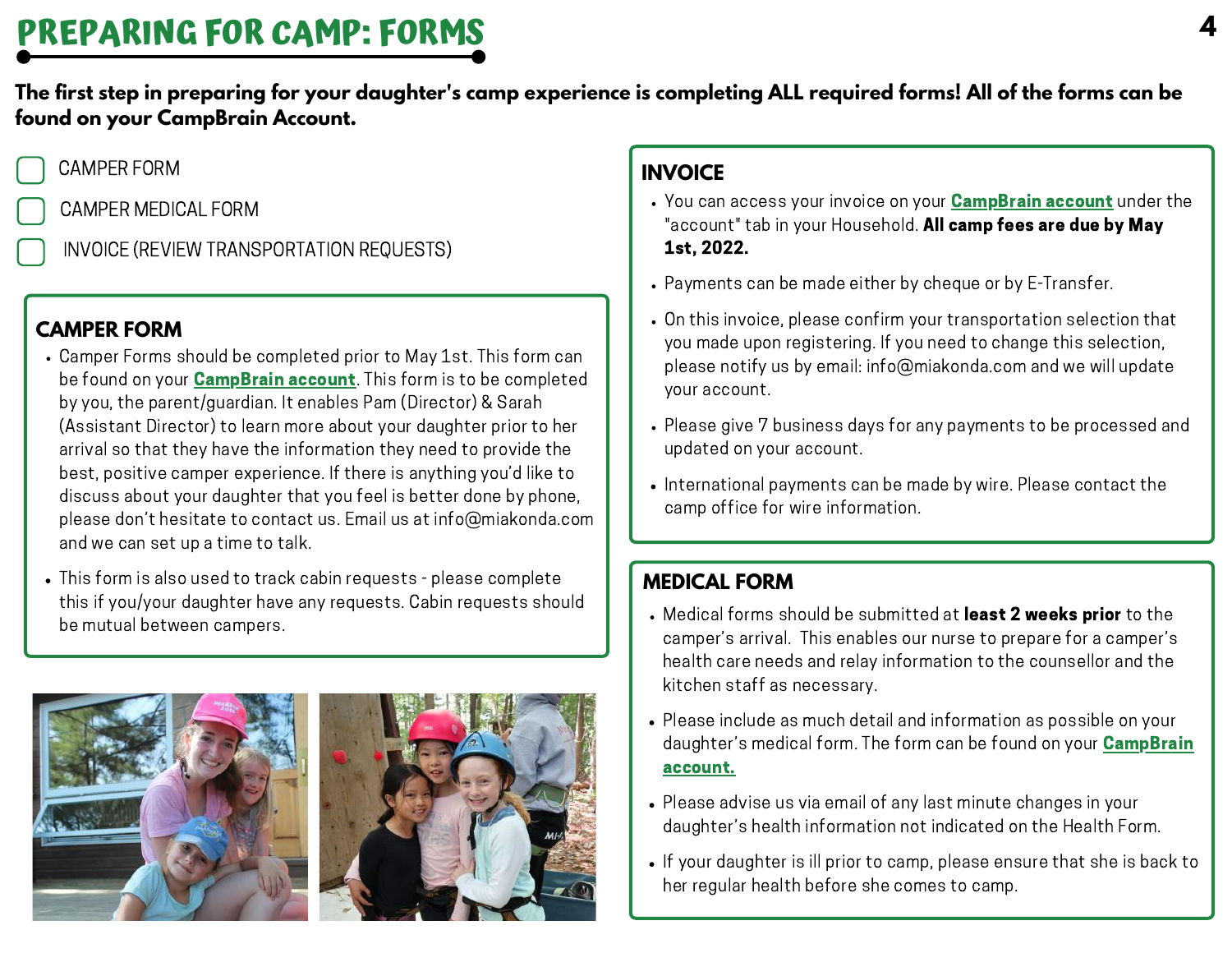# **CAMPER HEALTHCARE AT CAMP**

**Your daughter's personal well-being, safety and care is a priority at camp.**

### **GENERAL HEALTH INFORMATION**

- Our camp Registered Nurse is on site and available 24/7 for any camper & staff needs. Camp Mi-A-Kon-Da has on call Camp Doctors.
- We recommend that campers visit their dentist shortly before arriving at camp.
- Medication must be sent in their original containers accompanied by written instructions.

### **CAMPER CONDITIONS**

- Campers with serious allergies and/or conditions must be sure to bring an extra supply of medications or devices. Campers with an EPI-PEN should bring a 2nd EPI-PEN.
- Campers who are sensitive to insect bites may wish to bring an anti-itch cream and antihistamine.
- Campers with asthma or a condition that requires a inhaler should bring an extra.
- Campers can also bring a fanny pack or carrying device that can be used to carry their devices at camp, if necessary.

### **COVID-19 VACCINATION INFORMATION**

- All campers, CITs and staff who are 5+ years of age must be fully vaccinated against COVID-19 prior to their arrival at camp in 2022.
- A copy of your child's vaccination certificate can be uploaded to your [CampBrain](https://miakonda.campbrainregistration.com/) account.

### **FOOD ALLERGIES & DIETARY NEEDS**

- We can accommodate a variety of food allergies at camp, please be sure to include food allergies on the health form. Special dietary examples such as: vegetarian, celiac/gluten free, no pork, lactose free, etc.
- We can not accommodate food preferences or dislikes. Our menu is kid friendly and each meal is well balanced and fits all nutritional needs.
- Campers are encouraged to try everything!

### **LICE**

- We ask that you check your daughter for head lice prior to arrival at camp.
- Head lice can spread quickly in the summer camp environment and while we can take precautions at camp, it is much more effective to have lice treated and removed BEFORE arriving at camp.
- Please make sure your daughter brings her own hairbrush, hair elastics, and understands the importance of not sharing hair brushes, hats or headbands with anyone.

### **SUN SAFETY**

For protection from the sun's rays, we encourage campers to wear sunhats, sunglasses, sun-shirts over bathing suits and sunscreen with a rating of 30 SPF or higher.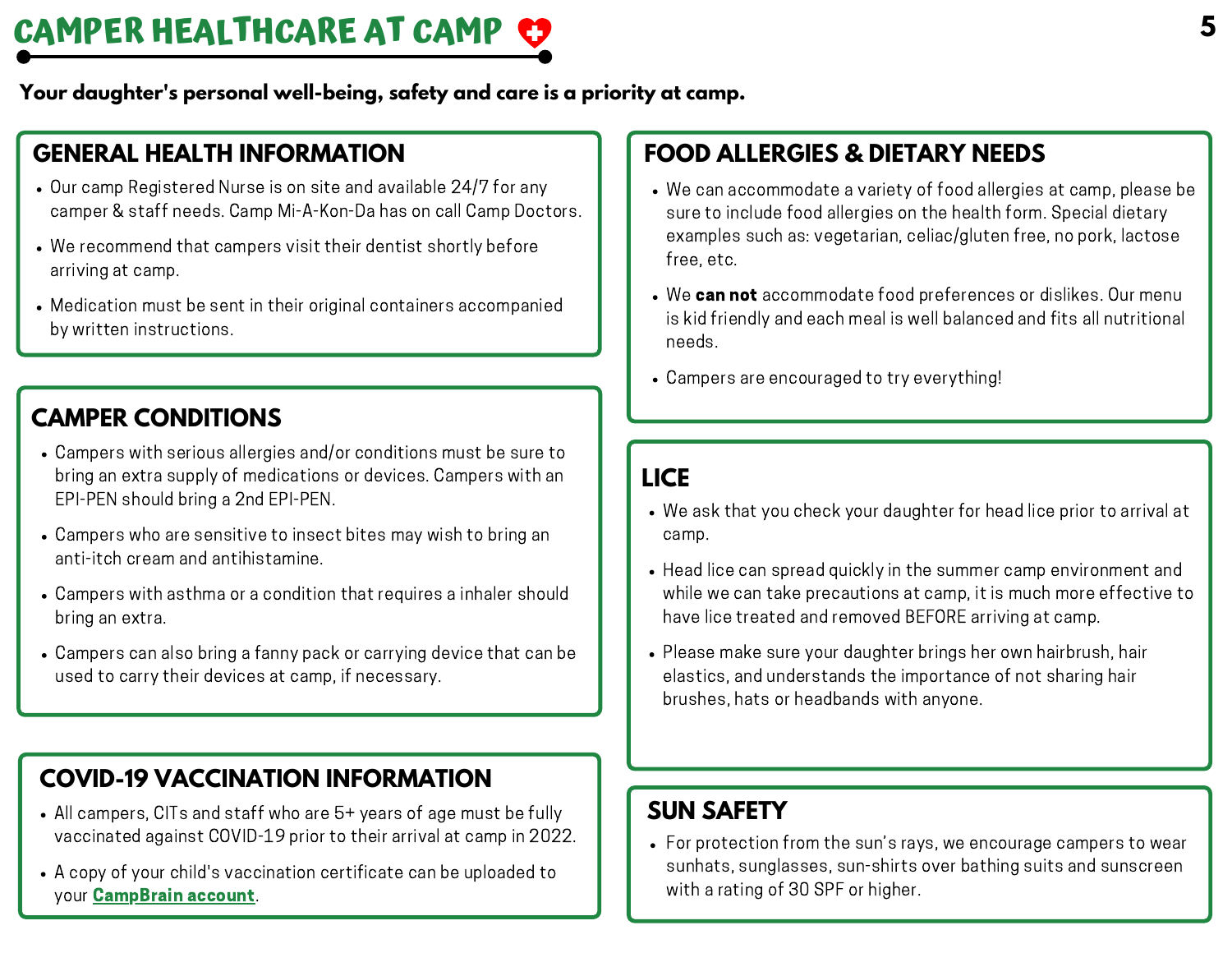# **TRANSPORTATION TO CAMP**

There are two transportation options that you may choose from to get to camp: Bus or Car. Either method of transportation will take the campers directly to our boat launch and from there, the girls will travel by boat to the island. ALL Steppina **Stones campers will depart by CAR on Sunday, we do not run a bus.**

Please check your [CampBrain](https://miakonda.campbrainregistration.com/) Account to confirm what transportation method you have chosen.

### **TO CAMP (Friday, June 24th):**

### **If your child is taking the bus TO camp If your child is arriving by car**

- Please arrive at the bus location to camp no later than 9:45am. Further details and instructions will be sent to you by email. The bus departs at 10:30am.
- Check in with camp staff (they will be wearing neon shirts) and they will give you further instructions.
- Parents are to remain off of the bus to ensure a positive transition for campers.
- Please label all luggage clearly with your daughter's name.
- Hand luggage (i.e. camper's backpack) should include a raincoat, a picnic lunch with a drink and a life jacket for the boat trip into camp.
- Please pack a nut safe lunch. Campers will either eat on the bus or as soon as they arrive at camp.

### Mi-A-Kon-Da bus location:

IKEA in [Vaughan](https://www.google.com/maps/dir/IKEA+Vaughan,+200+Interchange+Way,+Concord,+ON+L4K+5C3/@43.7872644,-79.5318737,18.08z/data=!4m9!4m8!1m0!1m5!1m1!1s0x882b2fb8f6564f13:0x9770f8baf9371d63!2m2!1d-79.5291984!2d43.7870949!3e0?shorturl=1) (parking lot, section G) at Hwy 400 & Hwy 7

- Please arrive at Auld's landing at 2:00pm. Further details and instructions will be emailed to you prior to the start of Stepping Stones.
- There will be a series of check in points upon arrival. Please follow the instructions that our staff give you including which direction to drive and where to unload luggage.
- Please ensure that all campers have their lifejacket accessible to use for the boat ride.
- Detailed directions for how to get to camp can be found [here.](https://miakonda.com/location/)

### The address that you must use in your GPS is:

### Auld's Landing (99 McLennan Lane, [Wahwashkesh,](https://www.google.com/maps/place/Auld) ON)

Please do not enter "Camp Mi-A-Kon-Da" as this will take you to our winter office location.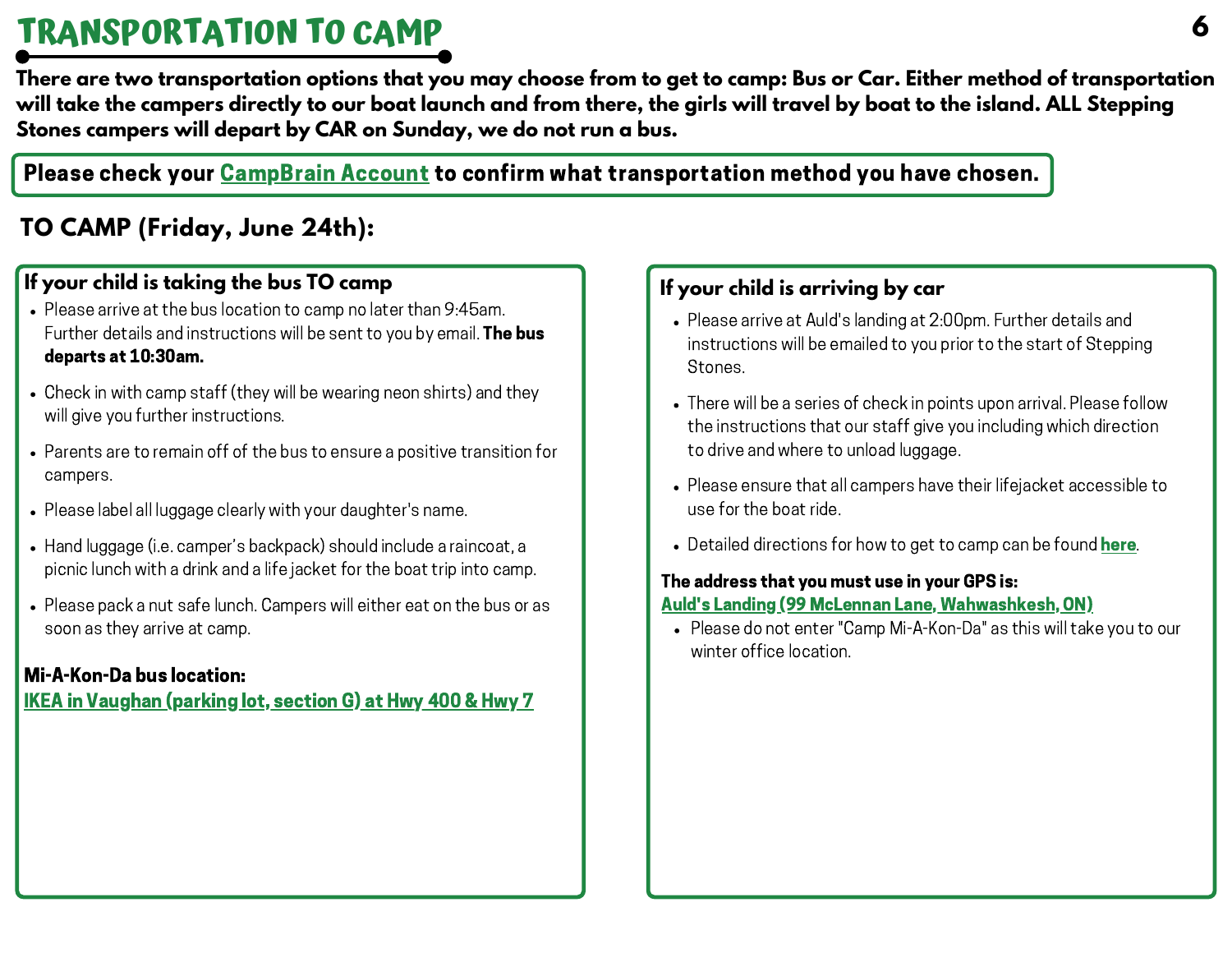# **TRANSPORTATION FROM CAMP**

ALL Stepping Stones campers will depart by car on Sunday. We will not be running a bus and we invite all families over to **the island for a tour of the camp.**

### **FROM CAMP (Sunday, June 26th):**

- Please arrive at **Auld's [landing](https://www.google.com/maps/place/Auld)** at 12:15pm on Sunday, June 26th. Lunch will not be served to visitors this year. Additional details will be emailed to you prior to the start of Stepping Stones.
- There will be a series of check in points upon arrival. Please follow the instructions that our staff give you including which direction to drive and where to pick up luggage.

### **GENERAL VISITING INFORMATION**

- If you are bringing another child to visit, we encourage you to bring a fitted lifejacket for them. We have several adult sized lifejackets that parents are welcome to use while boating to and from the island, however we recommend that additional children visiting bring their own lifejacket.
- Dogs are welcome and must be kept on a leash at all times.
- We have nut-free and no cell phone camp policies that we ask all visitors to respect.

### **PLACES TO STAY NEAR CAMP**

- Parents frequently travel from far distances. If you are interested in overnight accommodations in the area, Parry Sound is just a 30 minute drive away and offers numerous Bed and Breakfasts, hotel & motel accommodations.
- [Click](https://miakonda.com/wp-content/uploads/2021/02/Accommodations-in-the-Parry-Sound-Area.pdf) here for a list of nearby accommodations.
- Please remember that this area is very busy in the summer and rooms book quickly.





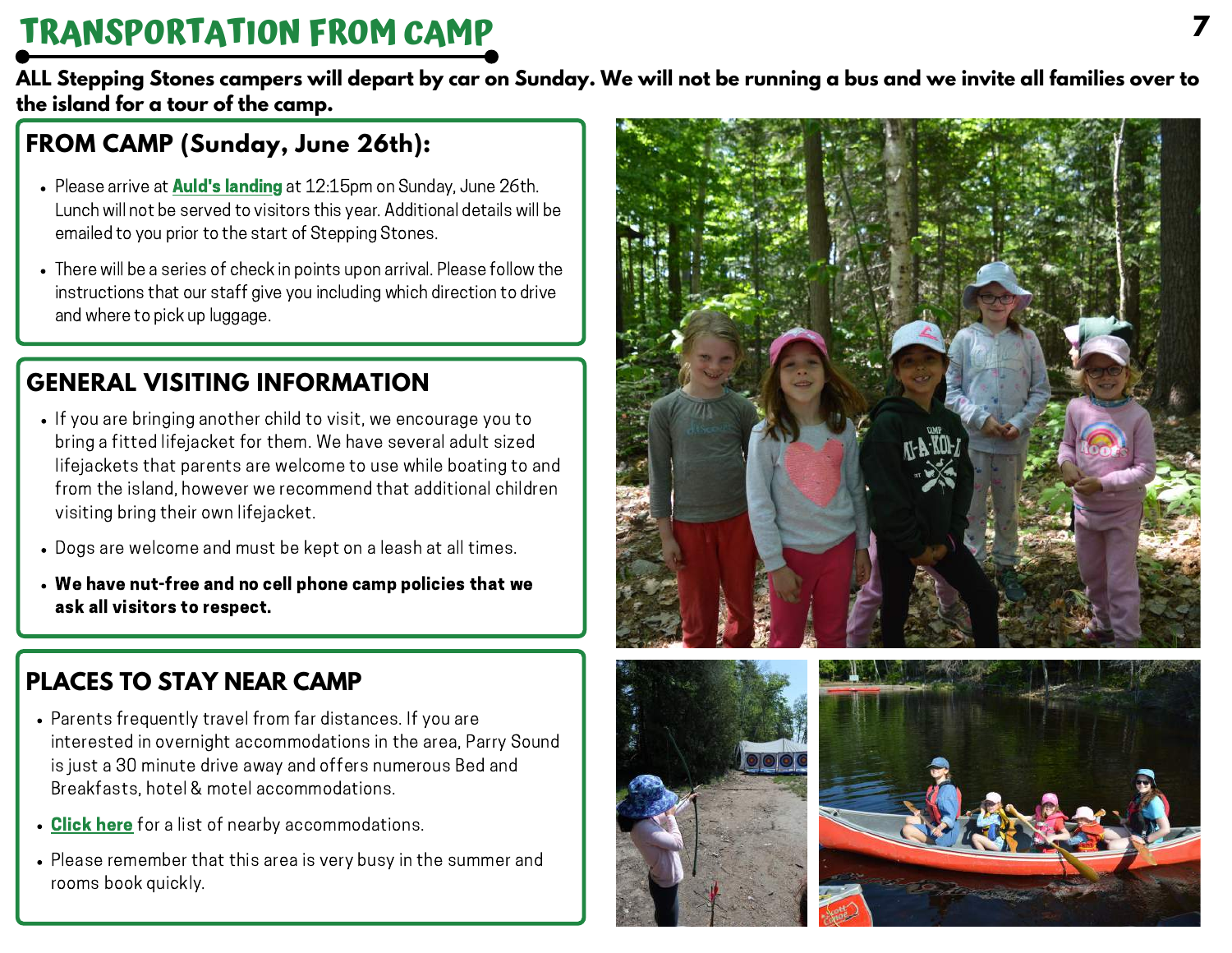### **A copy of the clothing and [equipment](https://miakonda.com/wp-content/uploads/2022/03/2022-Stepping-Stones-Clothing-Equipment-List.pdf) list can be found [here.](https://miakonda.com/wp-content/uploads/2022/03/2022-Stepping-Stones-Clothing-Equipment-List.pdf)**

- To prevent loss, every article of clothing and bedding should be clearly labeled with permanent laundry marker, iron-on or sew-on name labels. For quality, easy to use labels, visit **[Mabel's](https://mabelslabels.ca/en_CA/fundraising/support/) Labels.**
- There is little need to bring items not listed on the packing list.
- Camp Mi-A-Kon-Da does not accept responsibility for any clothing or equipment that is lost, broken or stolen while at camp.
- We ask that all campers and families respect our NO CELL PHONE policy. Cell phones must be left at home.
- We encourage all campers and staff to use biodegradable and phosphate-free products (shampoo, soap, toothpaste, etc.). Biodegradable products are available at many grocery stores and pharmacies.
- Please ensure that your daughter comes with at least one pair of shoes she can use for running and active activities..

### **Things campers should NOT bring to camp:**

- Cell phones
- iPod's & MP3 players
- Stereos/radios
- Handheld consoles
- Expensive watches
- Jewelry
- Cash
- Food





# **PACKING COMMUNICATION**

**Birch Island's remote location is unique to Mi-A-Kon-Da; we do not have regular access to electricity. The best and most effective ways to communicate with us can be found below.**

### **COMMUNICATING WITH THE CAMP OFFICE**

### **EMAIL: info@miakonda.com**

- Email is the best way to connect with us throughout the summer; Pam & Sarah check their emails on a daily basis and will respond to messages as soon as they are able.
- Please keep in mind that they are not as immediately available as they are during the off season.

### **PHONE: 1-905-516-9382**

- This is our summer phone number; if we are in the office, we will answer the phone. However, if you can't reach us immediately, please leave a message and we'll get back to you as soon as possible!
- Pam & Sarah are often out of the camp office, engaging with campers and staff and supervising the camp program
- We do not permit our campers to talk to parents over the phone.

### **COMMUNICATING WITH YOUR DAUGHTER**

- Due to the nature of our Stepping Stones program and the shortened stay at camp, we do not encourage camper mail.
- Our program is busy and filled with a lot of activities, the campers are always moving.
- Campers may not call home during their stay at camp.
- We will be in touch with you if there is a need to be!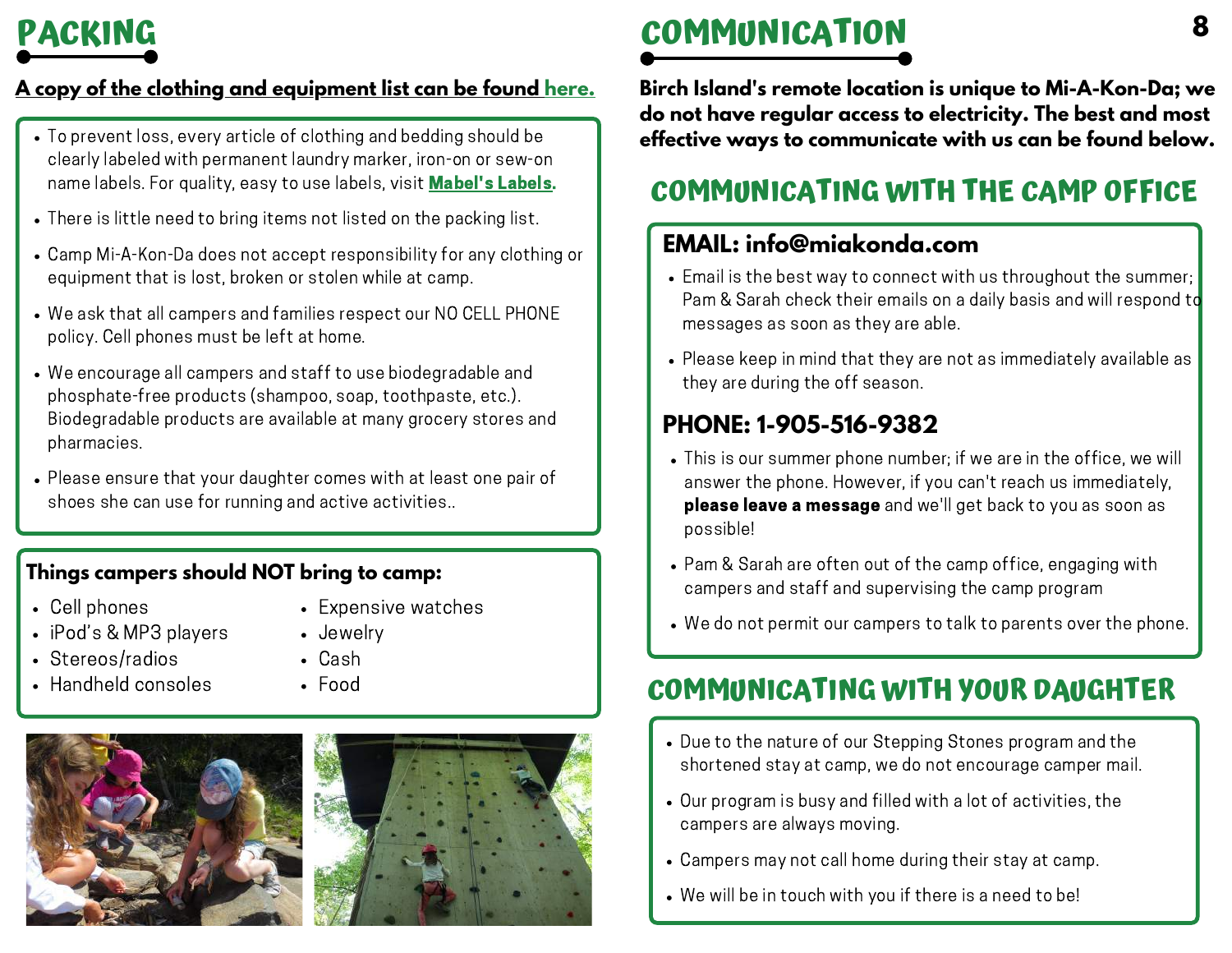### Can I send my daughter with snacks for camp?

- Please do not send food to camp with your daughter. We have a well balanced menu for the program and campers enjoy a child friendly meal, 3 times a day. We also have a fruit bowl available at all times and provide snacks throughout the day.
- Some campers have food allergies and food sent may cause a serious health risks.
- Food arriving at camp will be removed and disposed of.
- We are a nut free camp. PLEASE DO NOT send or bring anything to camp that contains nuts or nut products.

### Will my daughter need cash?

No, campers do not need cash at camp. Please keep cash and all other valuables at home.

### Is Stepping Stones set up like a regular Mi-A-Kon-Da camp program?

- The day schedule follows closely to a regular day at camp but there will be additional activities each day so that the girls can experience the most of the activities Mi-A-Kon-Da offers.
- There are a few differences between the programs and those decisions are made with thoughtful consideration.

### Who will be caring for my daughter while she is at camp?

- Your daughter will be in the reliable care of our experienced counsellor staff and alumni.
- The counsellor camper ratio is typically 1:2 and the counsellors stay with their assigned groups at all times.

### Where will my daughter sleep when they are at camp?

The girls will be staying in cabins during their stay at Mi-A-Kon-Da. Each camper has their own bed, and there are typically 4 - 8 beds in each cabin. During Stepping Stones, counsellors will be staying in the cabin with the campers.

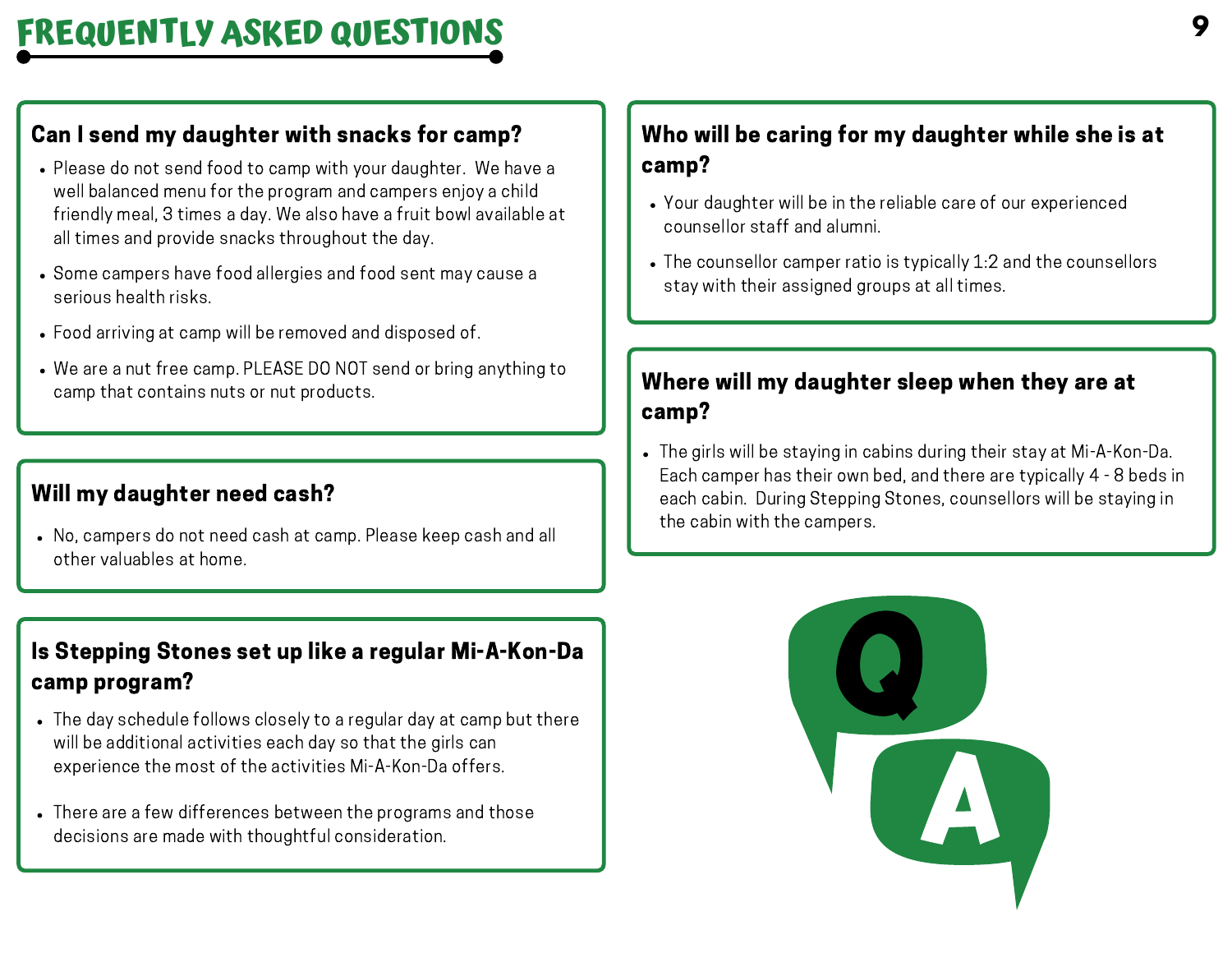# **DAILY SCHEDULE**

**A day at Stepping Stones starts at 7:30am with the wake up whistle and ends at 9:00pm. The program during the day varies for each small group, however every camper has the chance to try a variety of traditional camp activities and team programs!**

Wake Up Whistle 7:30am

- Pajama Breakfast (Teddy Bears welcome!) 8:00am
- O'Canada and Sing Song at Front Rocks 8:30am
- Tidy Cabins 9:10am

| 9:45am             | Activity Period #1                | Whether your daughter arrives at<br>camp by bus or car, she will be                                              |  |
|--------------------|-----------------------------------|------------------------------------------------------------------------------------------------------------------|--|
| 10:45am            | Activity Period #2                | dropped off at our boat launch and<br>she, along with all her new friends,<br>will load into our camp boats that |  |
| 11:45am            | Free Swim (optional)              | will take them over to the island.<br>Once she arrives on the island,                                            |  |
| 12:30pm            | Lunch                             | your daughter will be greeted by<br>Katelyn and her counsellor along<br>with her cabinmates.                     |  |
| $1:15$ pm          | Rest Hour                         |                                                                                                                  |  |
| 2:30 <sub>pm</sub> | Activity Period #3                | During our Stepping Stones<br>programs, campers and<br>counsellors travel together in their                      |  |
| 3:45pm             | Activity Period #4                | small groups - the campers will get<br>to see the whole island!                                                  |  |
| 5:00pm             | Showers                           |                                                                                                                  |  |
| 5:45pm             | Dinner                            |                                                                                                                  |  |
| 6:30pm             | Getting Ready for Evening Program |                                                                                                                  |  |
| 7:15 <sub>pm</sub> | EP (Evening Program)              |                                                                                                                  |  |
|                    |                                   |                                                                                                                  |  |

Cabin Group Time & Lights Out 9:00pm

# **HOMESICKNESS**

**Not all children will get homesick, however it is important to talk about the potential of missing home prior to your child's arrival at camp. Homesickness can happen at any age and especially with younger children, they may not be familiar with the feeling so it's important to prepare them. Here are some tips:**

### **1. REASSURANCE**

Camp is a safe place, you as a family have selected this summer adventure for your child. Together, you have intentionally chosen this exciting, new adventure which means that you trust that this is a good choice. Prior to camp, talk about what your daughter's time away is going to look like and reassure her that this is a positive choice with affirmations such as:

- "I can't wait to hear all about your time at camp, I wish I was a kid again and could do what you're doing!"
- "If I was going to camp, I think my favourite activity would be canoeing! What activity are you most looking forward to trying?"

### **2. VALIDATION**

The icky feeling that starts in our stomach when you're thinking about home and everything you miss. That feeling is totally normal and kids need to know that if or when that feeling starts, they have the skills and courage to address it and overcome it. Validate the fact that if she starts missing home, this is okay.

- "You're going to have so much fun during your Stepping Stones adventure! There may be some moments when you miss home and you know what? That is okay! It is natural and normal to feel like this."
- $\cdot$  If you start missing home when you're at camp, what's a good way to handle that? Who can you talk to? What can you do?"

As a parent, it is important that you do not tell your child that you will come and pick them up if they are feeling sad and are missing home. This does not set your child up for success as she will believe that she can go home as soon as she starts thinking of or missing home. It is important to build a foundation for success.